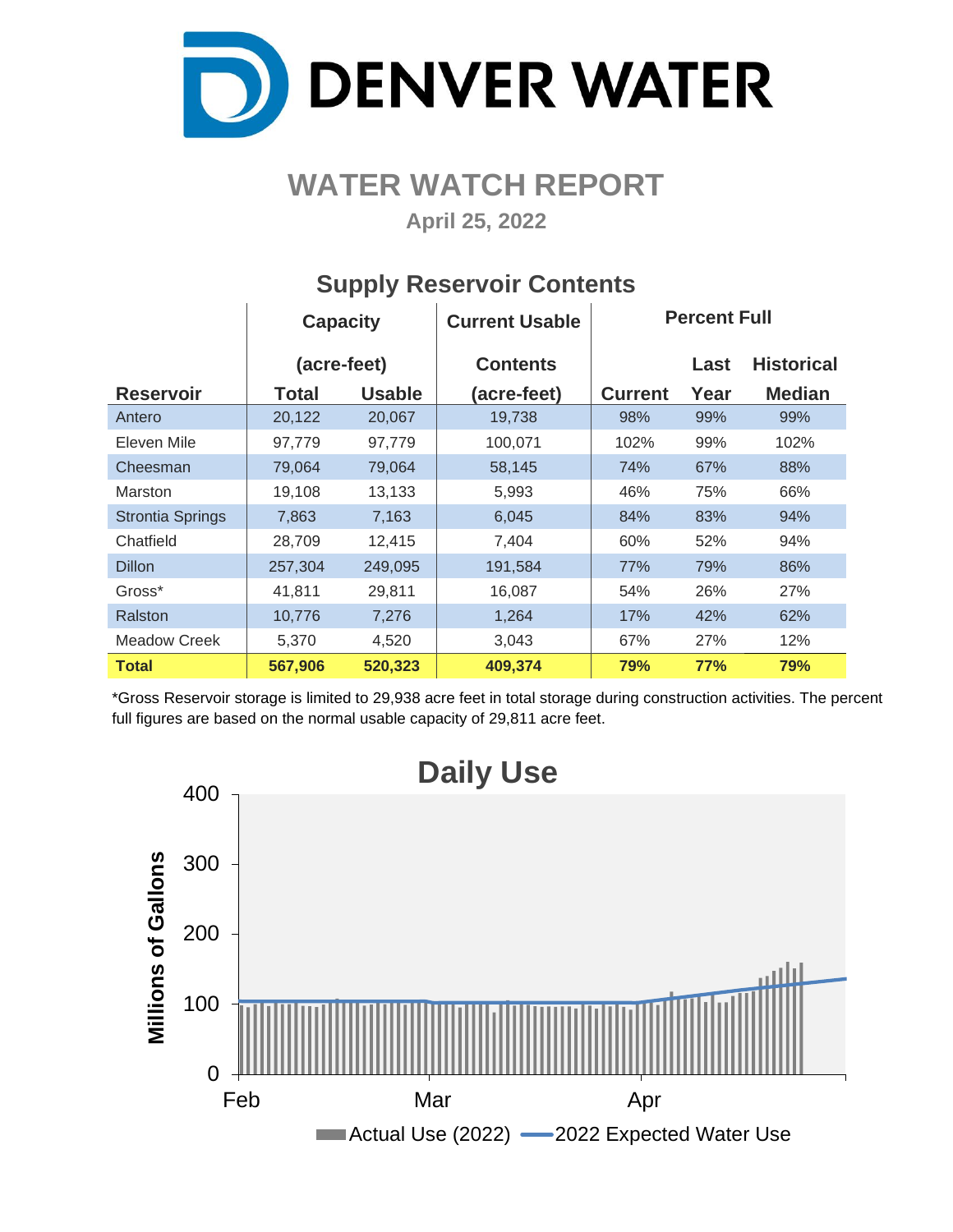## **Supply Reservoir Contents**



Note: Denver Water forecasts seasonal reservoir storage contents under dry future weather, normal future weather and wet future weather scenarios.

Gross Reservoir storage is limited to 29,938 acre feet in total storage during construction activities. The percent full figures are based on the normal usable capacity of 29,811 acre feet.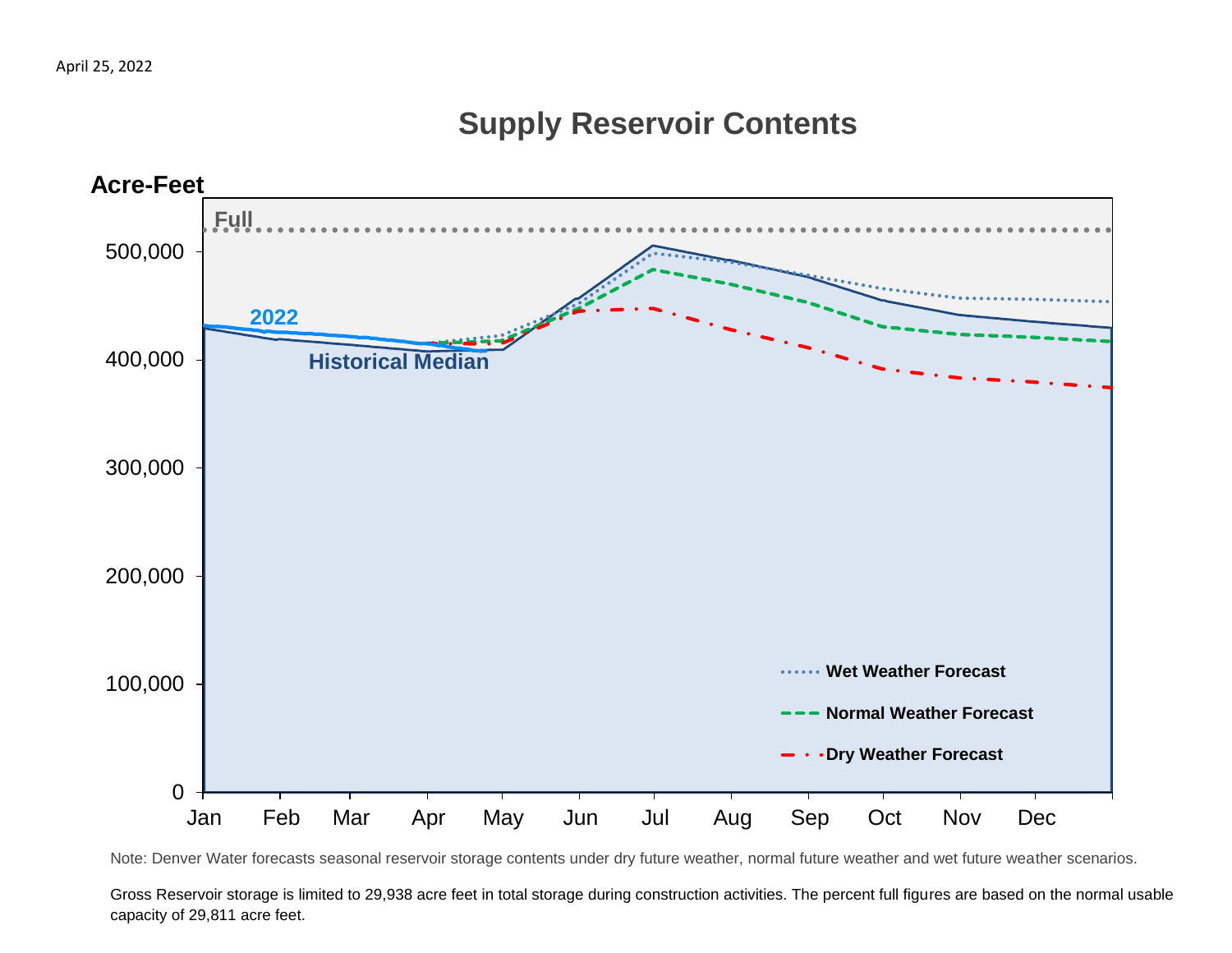

# **April Precipitation**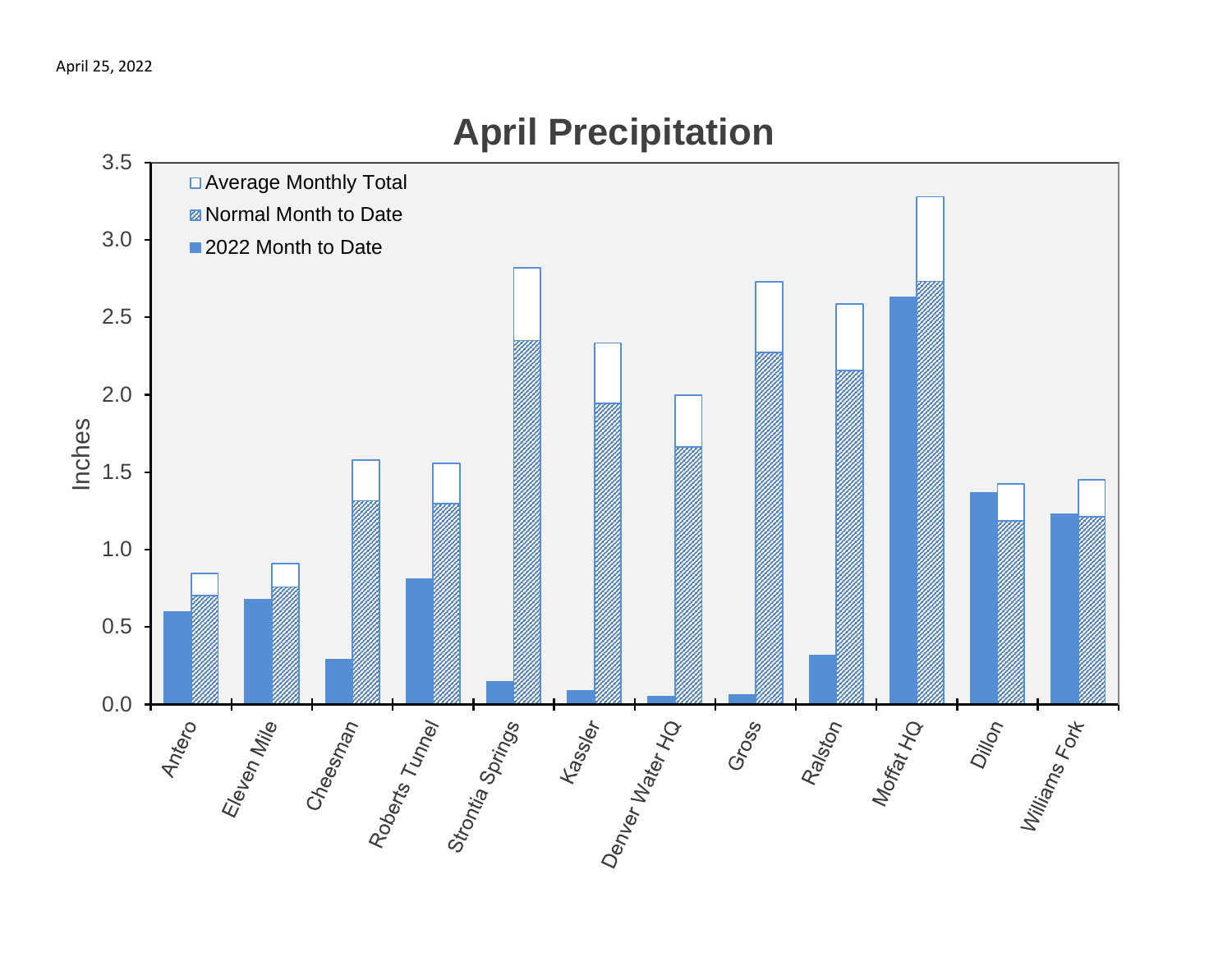

Data are from the 7 Snotel stations above Denver Water's Upper South Platte diversion

### **Snowpack: Colorado River Watershed**

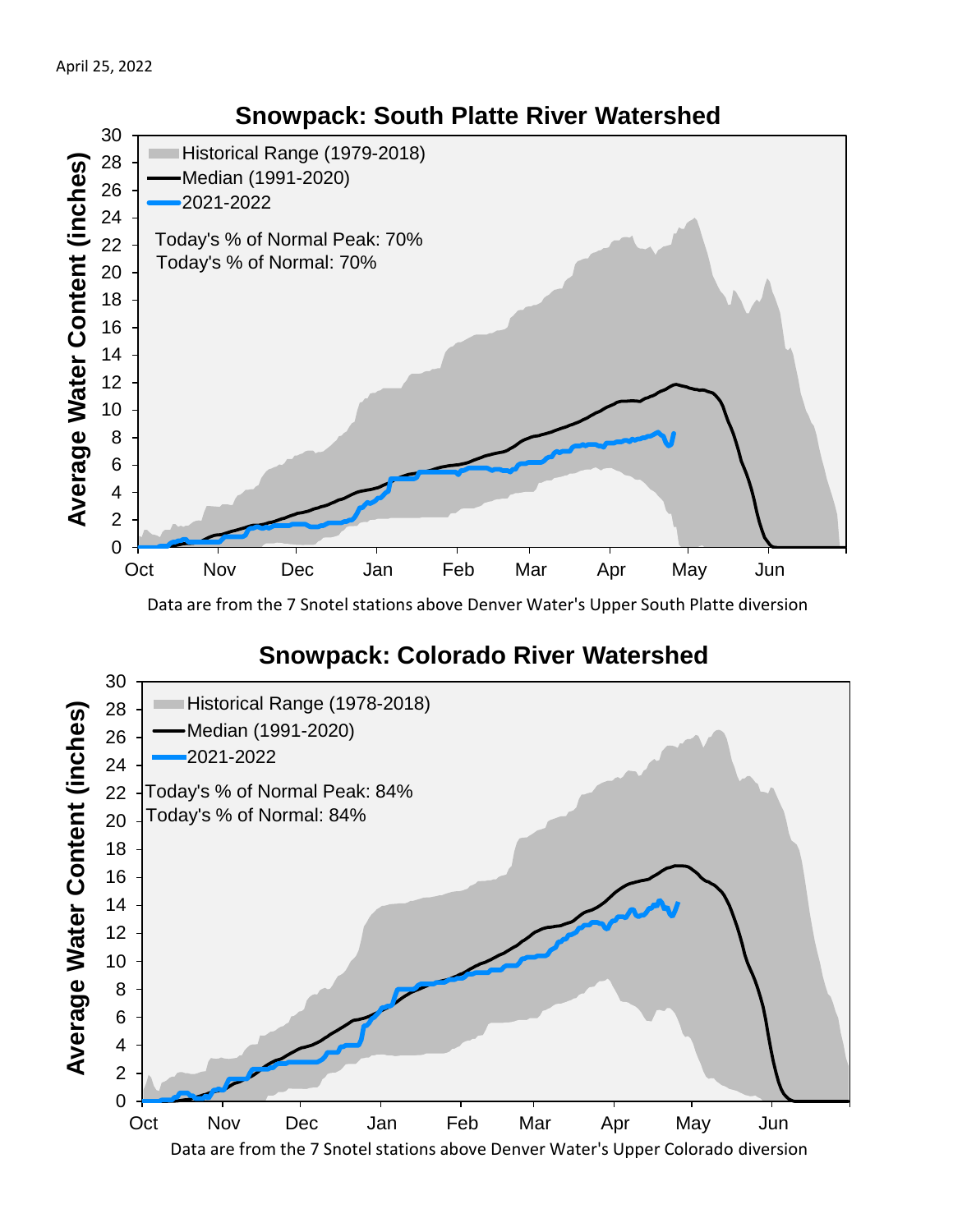

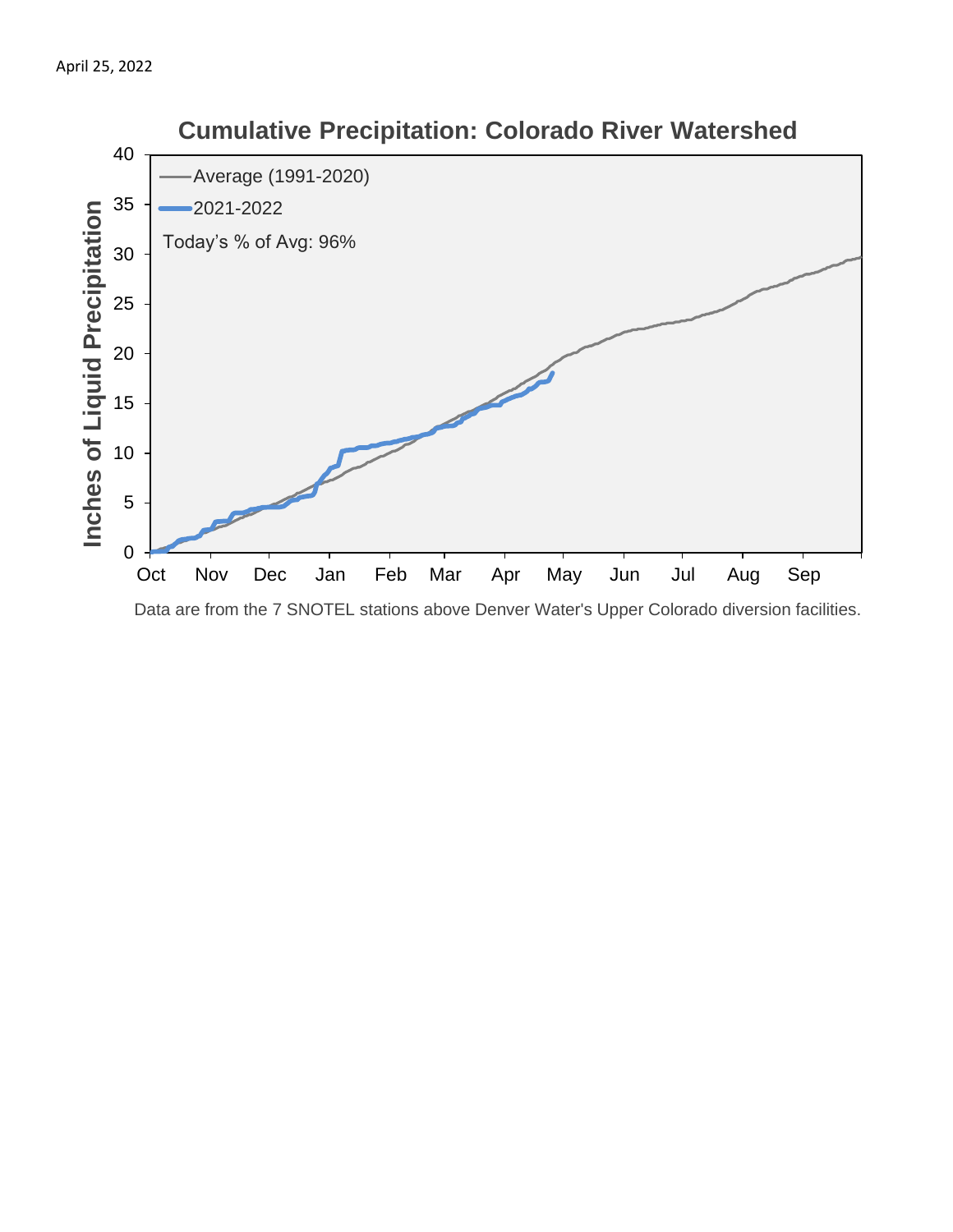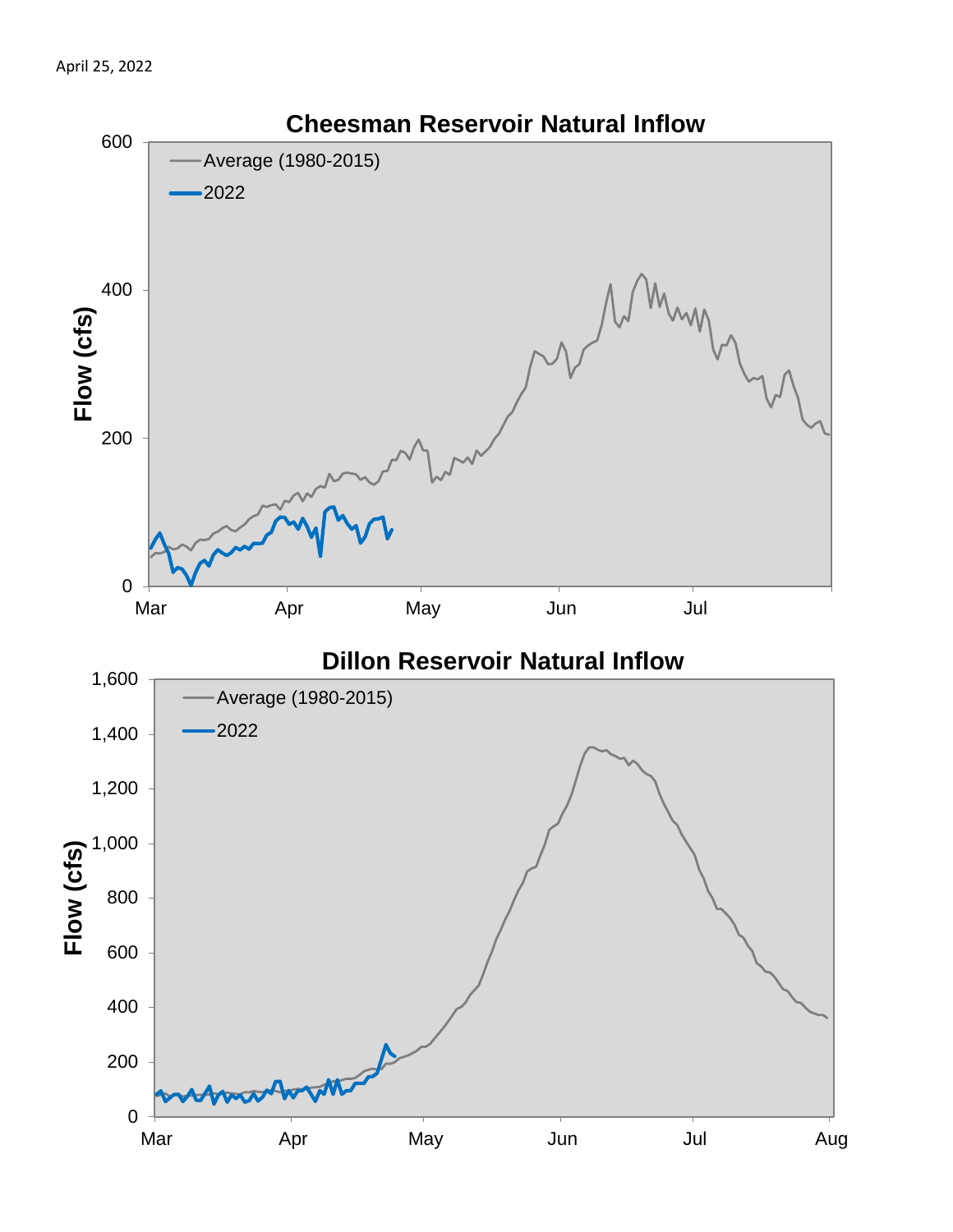|                                                       | <b>Denver Water Use and Reservoir Contents 2022</b> |           |           |           |            |     |     |     |     |     |     |     |     |                |
|-------------------------------------------------------|-----------------------------------------------------|-----------|-----------|-----------|------------|-----|-----|-----|-----|-----|-----|-----|-----|----------------|
|                                                       |                                                     | Jan       | Feb       | Mar       | Apr        | May | Jun | Jul | Aug | Sep | Oct | Nov | Dec | <b>YTD-Avg</b> |
| Predicted End-of-Month Supply Reservoir               |                                                     |           |           |           | 418,600    |     |     |     |     |     |     |     |     |                |
| Contents (Full = 518,449 AF)                          |                                                     |           |           |           |            |     |     |     |     |     |     |     |     |                |
| Actual End-of-Month Supply Reservoir<br>Contents (AF) |                                                     | 425,595   | 421,903   | 415,083   |            |     |     |     |     |     |     |     |     |                |
| Actual % Full                                         |                                                     | 82%       | 81%       | 80%       |            |     |     |     |     |     |     |     |     |                |
| Historical Median % Full                              |                                                     | 81%       | 80%       | 79%       | 79%        | 88% | 98% | 95% | 92% | 88% | 85% | 84% | 83% |                |
| 2022 Expected Daily Use (MG)                          |                                                     | 105       | 104       | 102       | 120        | 157 | 257 | 298 | 292 | 270 | 158 | 105 | 101 | 107            |
| Actual Daily Use (MG)                                 | $\mathbf{1}$                                        | 92        | 98        | 102       | 102        |     |     |     |     |     |     |     |     |                |
|                                                       | $\sqrt{2}$                                          | 100       | 95        | 101       | 102        |     |     |     |     |     |     |     |     |                |
|                                                       | $\ensuremath{\mathsf{3}}$                           | 100       | 100       | 101       | 99         |     |     |     |     |     |     |     |     |                |
|                                                       | 4                                                   | 105       | 105       | 100       | 109        |     |     |     |     |     |     |     |     |                |
|                                                       | 5<br>6                                              | 99<br>101 | 97<br>103 | 95<br>100 | 118<br>108 |     |     |     |     |     |     |     |     |                |
|                                                       | $\overline{7}$                                      | 100       | 100       | 102       | 107        |     |     |     |     |     |     |     |     |                |
|                                                       | 8                                                   | 101       | 100       | 101       | 108        |     |     |     |     |     |     |     |     |                |
|                                                       | $\boldsymbol{9}$                                    | 101       | 102       | 103       | 112        |     |     |     |     |     |     |     |     |                |
| D                                                     | 10                                                  | 99        | 98        | 88        | 103        |     |     |     |     |     |     |     |     |                |
| Α                                                     | 11                                                  | 100       | 97        | 100       | 115        |     |     |     |     |     |     |     |     |                |
| Υ                                                     | 12                                                  | 98        | 96        | 105       | 102        |     |     |     |     |     |     |     |     |                |
|                                                       | 13                                                  | 101       | 99        | 98        | 103        |     |     |     |     |     |     |     |     |                |
| O                                                     | 14                                                  | 93        | 105       | 102       | 112        |     |     |     |     |     |     |     |     |                |
| F                                                     | 15                                                  | 96        | 108       | 99        | 116        |     |     |     |     |     |     |     |     |                |
|                                                       | 16                                                  | 96        | 105       | 97        | 116        |     |     |     |     |     |     |     |     |                |
| М                                                     | 17                                                  | 103       | 106       | 96        | 118        |     |     |     |     |     |     |     |     |                |
| O                                                     | 18                                                  | 96        | 106       | 97        | 137        |     |     |     |     |     |     |     |     |                |
| N                                                     | 19                                                  | 100       | 98        | 96        | 140        |     |     |     |     |     |     |     |     |                |
| T                                                     | 20                                                  | 100       | 99        | 97        | 148        |     |     |     |     |     |     |     |     |                |
| H                                                     | 21                                                  | 102       | 102       | 96        | 152        |     |     |     |     |     |     |     |     |                |
|                                                       | 22                                                  | 95        | 100       | 94        | 160        |     |     |     |     |     |     |     |     |                |
|                                                       | 23                                                  | 102       | 102       | 102       | 151        |     |     |     |     |     |     |     |     |                |
|                                                       | 24                                                  | 102       | 102       | 98        | 159        |     |     |     |     |     |     |     |     |                |
|                                                       | 25                                                  | 95        | 99        | 93        |            |     |     |     |     |     |     |     |     |                |
|                                                       | 26                                                  | 101       | 103       | 101       |            |     |     |     |     |     |     |     |     |                |
|                                                       | 27                                                  | 94        | 104       | 97        |            |     |     |     |     |     |     |     |     |                |
|                                                       | 28                                                  | 103       | 103       | 102       |            |     |     |     |     |     |     |     |     |                |
|                                                       | 29                                                  | 96        |           | 96        |            |     |     |     |     |     |     |     |     |                |
|                                                       | 30                                                  | 102       |           | 92        |            |     |     |     |     |     |     |     |     |                |
|                                                       | 31                                                  | 91        |           | 101       |            |     |     |     |     |     |     |     |     |                |
| <b>Monthly Average</b>                                |                                                     | 99        | 101       | 98        | $121$      |     |     |     |     |     |     |     |     | 104            |
| % of 2022 Expected Daily Use                          |                                                     | 94%       | 97%       | 97%       | 101%       |     |     |     |     |     |     |     |     | 97%            |

Notes: 1) "AF" denotes acre-feet. "MG" denotes million gallons. 2) Expected Daily Use is based on historical use with normal weather conditions. 3) The predicted end-of-month supply reservoir contents figures assume normal weather after April 4th, 2022. 4) The differences between predicted and actual end-of-month supply reservoir contents are the result of normal estimation error of daily use, supply, evaporation, carriage losses and raw water deliveries. 5) Predicted supply reservoir contents last updated on April 4<sup>th</sup>, 2022. 6) Daily water figures are subject to change.